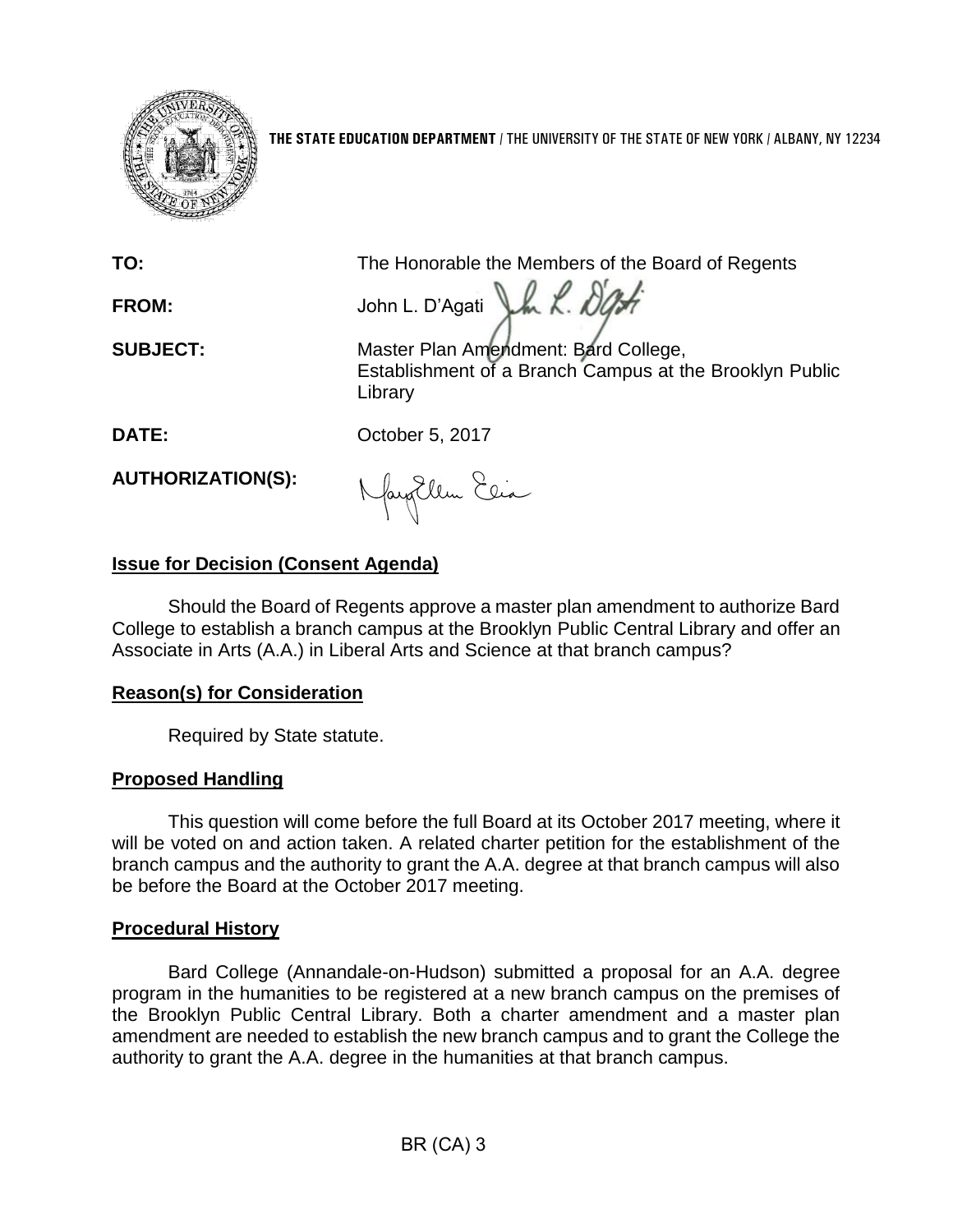### **Background Information**

Bard College and Brooklyn Public Library are cooperatively encouraging underserved adults in Brooklyn and giving them the opportunity to pursue, with the institutional support and resources of Brooklyn Public Library, a liberal arts and science education in their community. Small groups of students, around 30, will enroll in a Liberal Arts and Science program at the Bard campus at Brooklyn Public Central Library and will graduate with a Bard College A.A. degree. Students will not pay tuition or for books, the cost will be covered through a combination of state and federal student financial aid and scholarships supported by grants and private philanthropy. The educational program is modeled on the Bard Prison Initiative (BPI), which has enrolled incarcerated women and men across New York State for 15 years. To date, Bard has conferred 443 associate and bachelor's degrees through BPI.

The Bard College at Brooklyn Public Central Library is for students who are ambitious and intellectually curious, but who may have been deterred from attending college or put their education on hold. Prospective students must hold a high school diploma or its equivalent. Those whose household finances qualify them for state and federal financial aid will be given priority.

Students admitted to the Bard branch campus will enroll full-time in the A.A. degree curriculum, which will follow a standard academic calendar. It is expected that most students will complete their degree in five to six semesters. The requirements for the A.A. degree will be identical to those in the established BPI A.A. degree curriculum. The curriculum emphasizes breadth of knowledge across academic disciplines, with a focus on writing. Students will be required to take courses in The Arts; Language and Literature; Science, Mathematics, and Computing; and Social Studies. The A.A. curriculum will also include two semesters of *First-Year Seminar*, and workshops in *Language and Thinking* and *Citizen Science*.

An academic review of the faculty, curriculum and other program elements has been completed by the Department. The Department has determined that the proposed degree program meets the standards for registration as set forth in the Regulations of the Commissioner of Education.

In August 2017, following its standard protocol, the Department conducted a canvass of institutions of higher education in the New York City region. There were no objections or statements of negative impact.

#### **Related Regents Items**

N/A